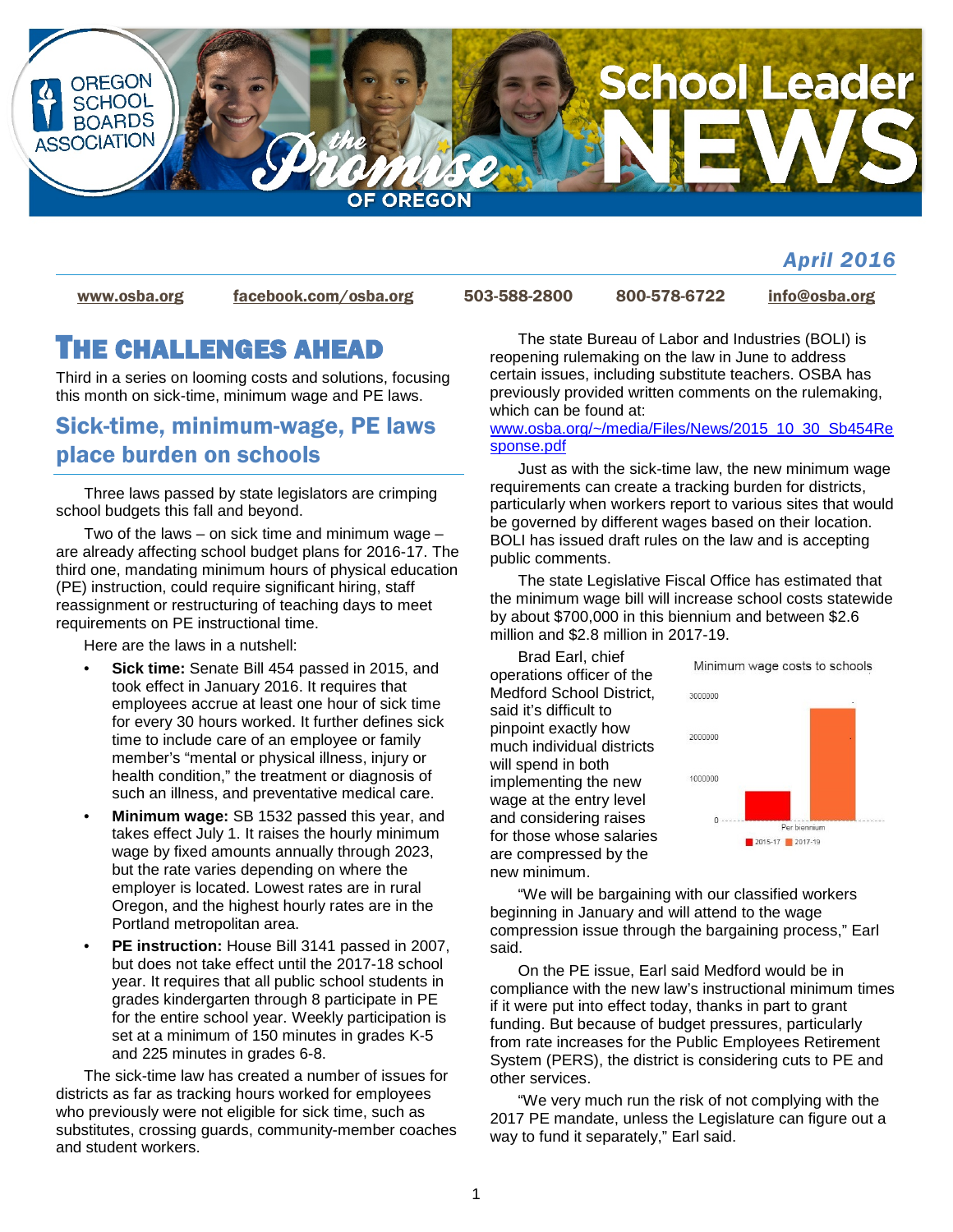Jim Green, OSBA's deputy executive director, said the PE legislation's effect was delayed 10 years in hopes of finding funds, but to no avail.

"We all want our students to be healthy and active, but if legislators are going to mandate minimal instructional hours in PE they need to pay for all the costs associated with it – the additional teachers, facilities and equipment," he said.

Green said OSBA would work with the Legislature in 2017 to either fully fund the PE requirements or give schools flexibility in complying.

In February 2015, the Oregon Department of Education (ODE) prepared a report on the status of student participation in PE, and the availability of exercise facilities. The 2007 PE law requires such reports every two years, and 2015 findings based on data from school districts statewide included:

- Kindergarteners averaged 40 minutes of PE instruction a week between 2010 and 2014. Grades 1 through 5 averaged 72 minutes weekly during the same period, and grades 6-8 averaged 148 minutes weekly.
- Based on the figures above, kindergartners would have to nearly quadruple, and grades 1-5 would have to more than double their PE participation to meet the law's requirements. Grades 6-8 would need to increase participation times by about 50 percent.
- Statewide, only 102 schools in grades K-8 would meet the requirements of the new law if it were in effect today. That's just under 10 percent of the 1,035 Oregon K-8 schools that provided data for 2013-14.
- In 2013-14, some 24,631 students in grades K-8 did not receive any PE instruction, or about 6.3 percent of all students reported.
- Eighty school districts reported needing 296 new facilities to meet the law's requirements.

The ODE report concluded that "one of the roadblocks for school districts in reaching the minute requirements outlined in HB 3141 is the lack of physical education facilities."



*Legislation passed in 2007 will require that students spend weekly minimum times on physical education by 2017-18.* 





#### *Resources*

- The OSBA website has a frequently asked questions page on the sick-time law at [www.osba.org/Resources/Article/Employee\\_Man](http://www.osba.org/Resources/Article/Employee_Management/SB_454_Paid_Sick_Time_Law.aspx) [agement/SB\\_454\\_Paid\\_Sick\\_Time\\_Law.aspx](http://www.osba.org/Resources/Article/Employee_Management/SB_454_Paid_Sick_Time_Law.aspx)
- The OSBA website has a frequently asked questions page on the minimum-wage law at [www.osba.org/~/media/Files/Resources/Legislati](http://www.osba.org/%7E/media/Files/Resources/Legislative/Minimum%20wage%20FAQ%20Final.pdf) [ve/Minimum%20wage%20FAQ%20Final.pdf](http://www.osba.org/%7E/media/Files/Resources/Legislative/Minimum%20wage%20FAQ%20Final.pdf)
- The full ODE report on PE participation and facilities in Oregon can be found at [www.ode.state.or.us/teachlearn/subjects/pe/final](http://www.ode.state.or.us/teachlearn/subjects/pe/final-2013-14-pe-legislative-report.pdf) [-2013-14-pe-legislative-report.pdf](http://www.ode.state.or.us/teachlearn/subjects/pe/final-2013-14-pe-legislative-report.pdf)

#### In the Loop

## Study statewide issues carefully

Serving as a board member involves a great deal of information-gathering and decision-making. Whether you are a relatively new board member or one with many years under your belt, you are faced with competing data, interests, values, beliefs and ultimately the responsibility for weighing all of them to make a decision in the best interest of all of your district's students. Most of the issues you consider are local ones.

Not only do you need to weigh in on local educational issues, as you expect to, but at this time of year you receive requests to take a position on state and national issues and proposals. Your status as a locally elected leader puts you in a position where your statements, your views, and your endorsement of positions and proposals carry a great deal of weight.

The OSBA Board of Directors will take positions on proposed Oregon ballot initiatives in June, after signatures have been gathered and the petitions have qualified for the ballot. As your statewide voice and representation it is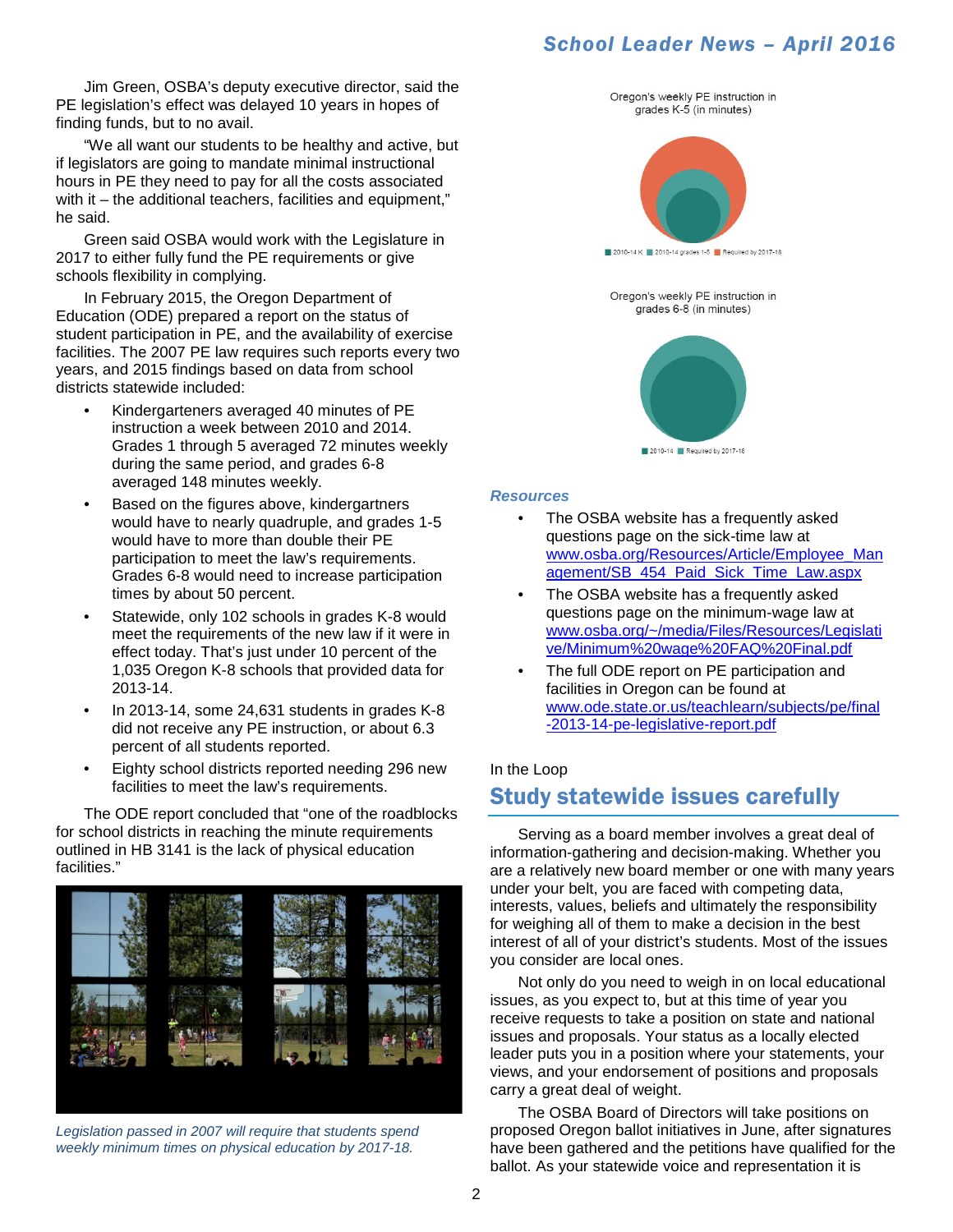appropriate that we do so. As a local board and board member you may choose to not take positions on statewide and national issues where they may be divisive for your community and are not decisions under your



**Betsy Miller-Jones Executive Director** 

control, or you may choose to endorse proposals. It is up to you.

Primary questions to ask when looking at new legislation of any kind, including ballot initiatives are:

• Does this proposal maintain or enhance local control and decisionmaking by local school boards, or does it constrain boards in their decisions now or in the future?

• Does this proposal mandate actions by your district that will take resources away from currently successful programs?

- What is the funding source and will it grow with the proposal's service needs over time? Does the funding take away from currently funded services, educational or otherwise?
- What are the long-term consequences of this proposal on public education, social services, jobs and other state issues that impact all of us?
- What does the data say about the efficacy of this proposal and its impact on public education?
- Take a look at the range of districts and schools in Oregon – does the proposal work for all, or some better than others? How does it impact your district? Remember that the impact on other districts can come back to impact funding, constraints and requirements for your district in the future.

Boards may choose to discuss and vote to take positions on statewide issues, but it is not required to take positions. If you choose to weigh in on proposals as an individual board member, be sure to state that you are not representing your board or district but are only speaking as an individual. It is always best to carefully consider both sides of any argument and be familiar with the opposition. That way you are not surprised by facts or opinions you were unaware of after you have publicly taken a position.

# Oregon Rising outreach campaign takes wing April 12

Oregon Rising, a public outreach campaign by OSBA and two partner organizations, was officially launched April 12. The website is [http://oregon-rising.org.](http://oregon-rising.org/)

 The campaign asks Oregonians to engage locally to answer a fundamental statewide question: What do we want Oregon schools to be for our children and grandchildren?

School board members, administrators and teachers across the state are holding Oregon Rising gatherings in their communities. Between now and early June, Oregon Rising intends to hold at least one public session in the majority of the state's school districts.

Joining OSBA in the effort are the Confederation of Oregon School Administrators (COSA) and the Oregon Education Association (OEA). This marks the first time the three groups have joined on a task of this scale: to engage Oregonians in a conversation about what is best for students – without the burden of funding solutions.

"We've become so accustomed to living within the borders of budgets, which in all fairness is the only way to be fiscally respectful and responsible, that it's become too easy to disregard opportunities our students might be given on the premise that we can't afford it," says OSBA Executive Director Betsy Miller-Jones. "Oregon Rising deliberately leaves the money talk at the door and asks what do we want? Let's dream."



The first round of gatherings and surveys will wrap up in June. By then, it's expected that hundreds of meetings will have been held across the state, with representation from all counties.

The stated goal of 10,000 voices seemed lofty at first. But even before the launch, more than 1,000 people were following Oregon Rising on Facebook (that count now stands at over 1,800), and several hundred had taken the survey in pilot gatherings and online.

To allow for full participation, the effort has a parallel online component as well, with the videos and survey posted at [http://oregon-rising.org.](http://oregon-rising.org/)

All materials are also available in Spanish.

# New Promise Scholarship Program deadline looms

The application deadline of May 1 is approaching quickly for a new pilot program that will reward board development actions with scholarship funds for students.

Under the Promise Scholarship Program, nine boards selected by OSBA from among applicants can receive \$5,000 each in student scholarship funds by completing a five-step process that includes a board project, superintendent and board self-evaluations, participation in "The Promise of Oregon" campaign, and individual board member development (or a second board project).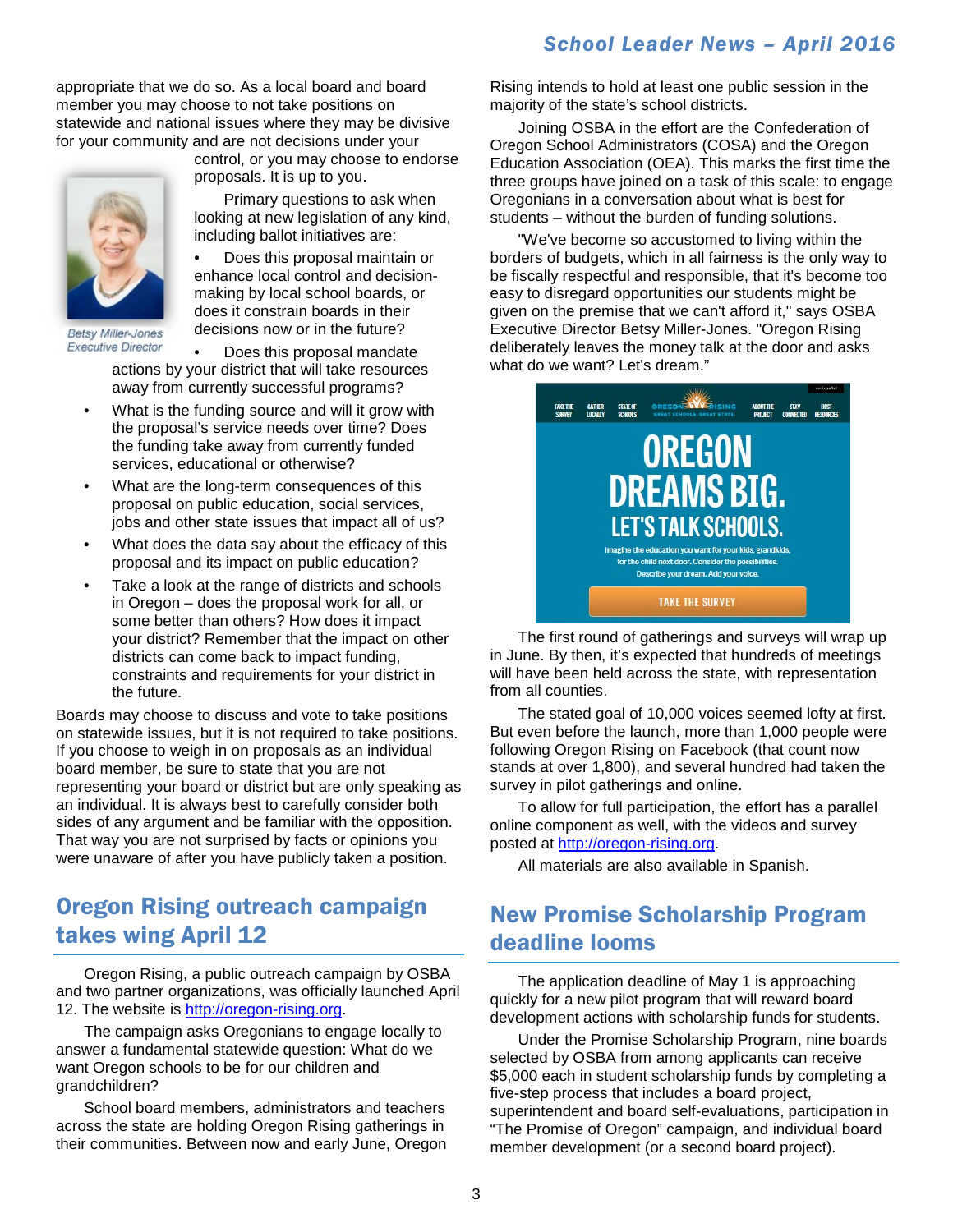A complete description of the program, its requirements and an application can be found at [www.osba.org/Resources/Article/Board\\_Operations/Promi](http://www.osba.org/Resources/Article/Board_Operations/Promise_Scholarship_Program.aspx) se Scholarship Program.aspx.

Eligible boards include those from Oregon school districts, charter schools with high school programs,



community colleges and education service districts.

Program requirements must be completed by Dec. 15, 2016, and scholarship funds will

be released in January 2017. Selected boards will be responsible for awarding student scholarships.

# PACE Day: Safe and Secure Schools welcomes record attendance

Overall attendance at the fourth annual *PACE Day: Safe and Secure Schools* conference hit 280, setting a record high.

The event was held April 21 at the Hilton Eugene, offering attendees valuable information about the current school safety climate and the opportunity to network with other professionals.

The day was designed to serve members of the Property and Casualty Coverage for Education (PACE)

insurance pool by providing support, resources and motivation to pinpoint and eliminate potential school safety issues. This year's topics ranged from cyberbullying to transgender issues to marijuana legalization to conducting effective investigations.



#### *Social media and cyberbullying*

Charles Leitch, founding principal of Patterson Buchanan Forbes & Leitch, Inc. warned attendees of the very real cyberbullying issues schools and students face.

"Anything can go viral," Leitch said.

It is essential for districts to have a clear technology policy in place to ensure student and staff safety. To receive E-Rate benefits, the policy must include a mandate about "... educating minors about appropriate online behavior, including interacting with other individuals on social networking websites and in chat rooms and cyberbullying awareness and response" [\(www.e](http://www.e-ratepa.org/PDFs/CIPA.pdf)[ratepa.org/PDFs/CIPA.pdf\)](http://www.e-ratepa.org/PDFs/CIPA.pdf).

#### *Transgender issues in schools*

"As education professionals, you have the responsibility to ensure a safe and supportive environment for students to learn," said Jollee Patterson, general counsel for Portland Public Schools. She discussed the many definitions surrounding the issue, provided insight into current laws and talked about dorms, overnight trips

and athletics; her materials can be found on the PACE website [\(http://pace.osba.org/Calendar/Events/2016-04-](http://pace.osba.org/Calendar/Events/2016-04-21-PACEDay.aspx?page=materials) [21-PACEDay.aspx?page=materials\)](http://pace.osba.org/Calendar/Events/2016-04-21-PACEDay.aspx?page=materials).

#### *Marijuana legalization*

Amanda Borup, policy analyst at the Oregon Liquor Control Commission (OLCC), discussed state regulations surrounding marijuana. The OLCC is taking action to ensure marijuana products do not look like other products (example: candy) and to regulate advertising to channels where minors make up no more than 30 percent of the audience. For FAQs and regulations, visit the OLCC

6366.



website [\(www.marijuana.oregon.gov\)](http://www.marijuana.oregon.gov/) or call (503) 872- *Jollee Patterson, PPS, addresses transgender issues at PACE Day.*

Kathleen Sullivan, general counsel for the Colorado Association of School Boards, talked about the issues Colorado schools have faced since marijuana was legalized there. Disciplinary action is important, as Colorado has seen a 40 percent increase in drug-related suspensions and expulsions since marijuana's legalization.

Marilee Scarborough, general counsel for Vancouver Public Schools (Washington) gave straightforward suggestions for communicating about marijuana in schools. Although recreational marijuana has been legalized in Oregon, schools remain drug- and alcohol-free spaces. This means schools must make some simple updates to their drug policies and procedures to specifically add "marijuana," saying that marijuana is prohibited on campus.

#### *Conducting effective investigations*

Karen Vickers of Mersereau Shannon, LLP walked attendees through the investigation process. How can districts know if the complaint is valid and worth pursuing legally? Vickers' guidelines and OSBA sample policies are available on the PACE website

[\(http://pace.osba.org/Calendar/Events/2016-04-21-](http://pace.osba.org/Calendar/Events/2016-04-21-PACEDay.aspx?page=materials) [PACEDay.aspx?page=materials\)](http://pace.osba.org/Calendar/Events/2016-04-21-PACEDay.aspx?page=materials).

# PACE Awards recognize two programs, three people for safety efforts

Two programs and three individuals were recognized April 21 during PACE Awards presentations. Phil Wentz, chairman of the PACE Board of Trustees, presented the awards during the *PACE Day: Safe and Secure Schools* event at the Hilton Eugene.

The awards highlight significant contributions made in 2015 to the Property and Casualty Coverage for Education (PACE) program. PACE (pace.osba.org) is an insurance pool made up of nearly 300 Oregon member school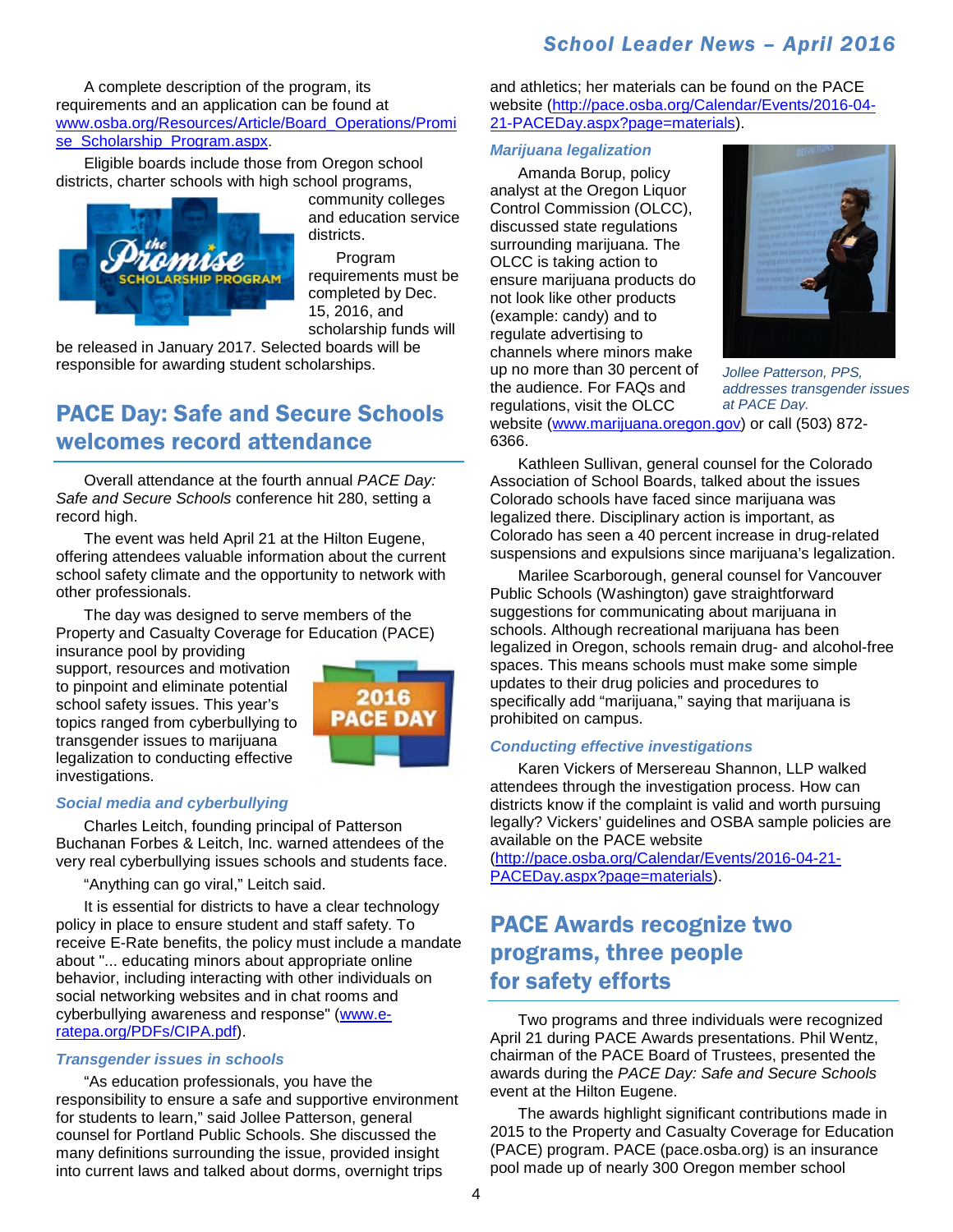

districts, charter schools, education service districts (ESDs) and community colleges.

The outstanding programs recognized

were the Tillamook Bay Community College's Safety Committee and the Baker School District.

The Tillamook Bay committee was noted for evaluating and improving all college safety efforts after the Oct. 1 shooting at Umpqua Community College. Baker was lauded for a districtwide security upgrade that includes an advanced lockdown system and rapid law enforcement response in the event of an emergency.

The outstanding individual recipients of a PACE Award were Claudia Meeks, transportation dispatcher and safety officer with the Port Orford/Langlois School District, and Superintendent Dave Novotney of the Willamette Education Service District (ESD).

Meeks was commended for constantly monitoring weather conditions to ensure student safety, and for spearheading a district Safe Haven Project, which is dedicated to evacuating students to high ground in the event of a tsunami.

Novotney serves on the Oregon Task Force on School Safety, which is working to develop a statewide school threat assessment system. Besides spearheading those efforts, he has also led regional collaboration on promoting school safety and stressed security improvements at the [ESD's sites.](http://pace.osba.org/Benefits/Articles/Awards-Program.aspx)





*Receiving awards at PACE Day are: Top left: Tillamook Bay Community College's Safety Committee Top right: Claudia Meeks, Port Orford/Langlois School District Bottom left: Brian Florip, accepting on behalf of Supt. Dave Novotney, Willamette ESD Bottom right: Leland Bliss, Sisters School District*

Also honored with the PACE Special Service Award was Leland Bliss, director of operations for the Sisters School District. In September, when students from Eugene were involved in a tragic vehicle accident near Sisters, Bliss arranged for Sisters SD staff to provide assistance to athletes on a damaged Eugene SD bus, and a Sisters school bus transported them back home to Eugene.

## Promise update: Districts and ESD share stories of dreaming bigger

Three school districts, as well as the High Desert Education Service District (ESD), are showing schools across Oregon how they are dreaming bigger by highlighting their efforts in a Promise Program tablet template [\(http://promiseoregon.org/tablet-template\)](http://promiseoregon.org/tablet-template).

In words and photos, the ESD and the Reynolds, Jefferson and Tigard-Tualatin school districts are demonstrating how they are boosting student achievement.

The STAR Student Technology Apprenticeships at Reynolds High are helping students "re-commit to their studies while providing real-life work experience and onthe-job training." Jefferson is featuring "projects, performances, school-supported activities and athletics, and community-supported activities" during a one-night celebration each April.

Tigard-Tualatin is serving more than 600 students in business, career and technical education, and is raising student achievement by arming students "with employment skills for today's needed workforce." The High Desert ESD demonstrates how it is serving 33,000 students and boosting student achievement by "aligning community resources and organizations with schools to maximize positive impact on students."

**Kaye Jones**, a Jefferson School Board member (and member of the OSBA Board of Directors) said she asked teachers to fill out the template in part "because I really want to affect our legislators."

"I want them to know we do really good things with what they give us, and we wish they would give us more," Jones said.

Through the remainder of this year and into 2017, the Promise campaign will be collecting such examples of how public schools are changing students' lives, and how by dreaming bigger we can ensure that Oregon students reach their full potential. These examples will be shared with Oregon legislators and other education leaders.

Won't you share your own example of a Promise Program today? Get started at:

[http://promiseoregon.org/tablet-template.](http://promiseoregon.org/tablet-template) You can also see copies of Reynolds' tablet [\(http://promiseoregon.org/wp](http://promiseoregon.org/wp-content/uploads/2014/09/Reynolds-HS-Tablet.png)[content/uploads/2014/09/Reynolds-HS-Tablet.png\)](http://promiseoregon.org/wp-content/uploads/2014/09/Reynolds-HS-Tablet.png), Jefferson's tablet [\(http://promiseoregon.org/wp](http://promiseoregon.org/wp-content/uploads/2014/09/Jefferson-HS-Tablet.png)[content/uploads/2014/09/Jefferson-HS-Tablet.png\)](http://promiseoregon.org/wp-content/uploads/2014/09/Jefferson-HS-Tablet.png), Tigard-Tualatin's tablet [\(http://promiseoregon.org/wp](http://promiseoregon.org/wp-content/uploads/2014/09/TTSD-Tablet.png)[content/uploads/2014/09/TTSD-Tablet.png\)](http://promiseoregon.org/wp-content/uploads/2014/09/TTSD-Tablet.png) or the High